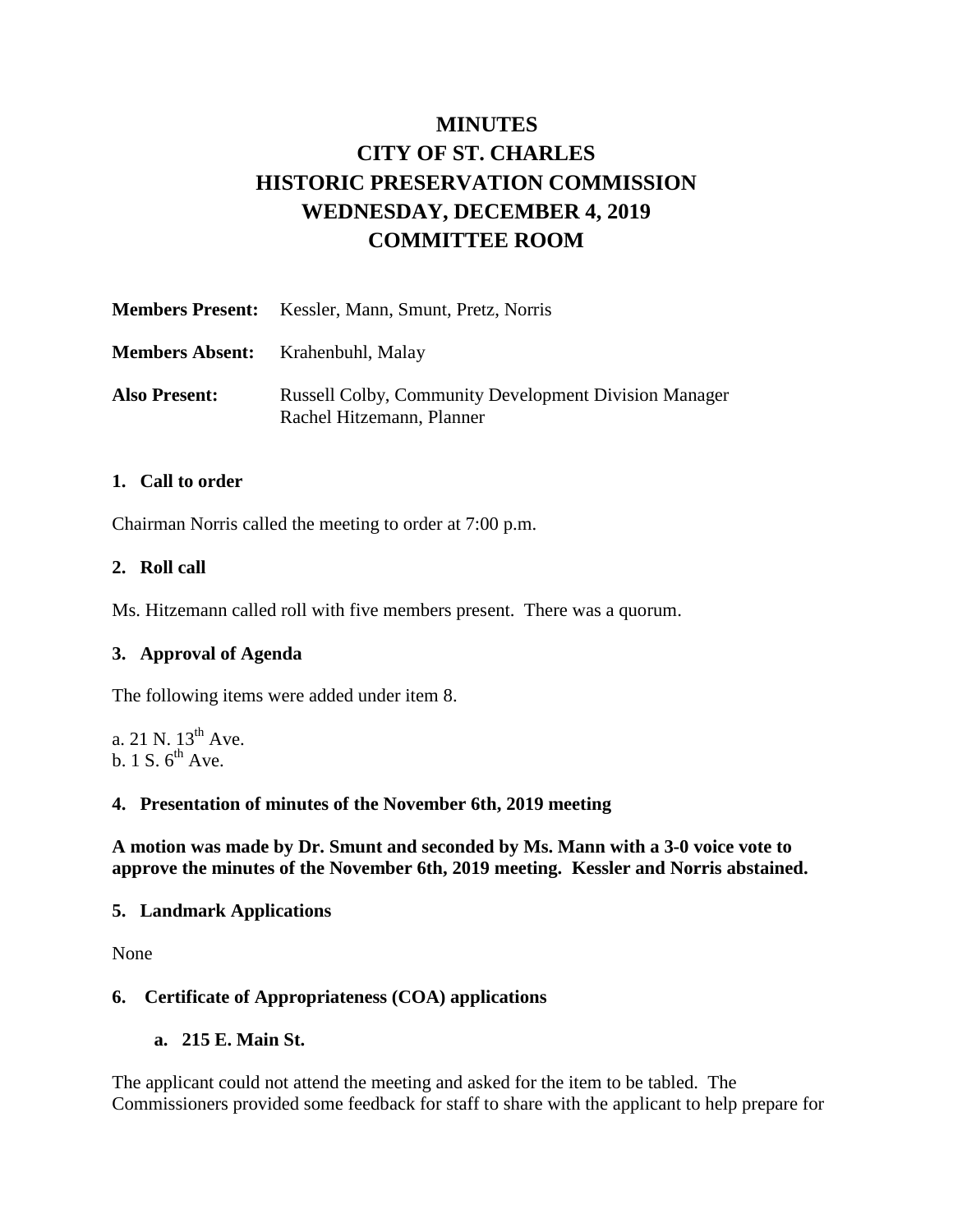Historic Preservation Commission Minutes – December 4, 2019 Page 2

the next meeting. They were not in favor of the faux brick and would like to see examples of the proposed materials and construction details. The Commissioners prefer to see the color of the brick compliment the brick of the building.

# **A motion was made by Mr. Kessler and seconded by Ms. Mann with a unanimous voice vote to table the COA until the next meeting.**

# **b. 31 S.**  $1^{st}$  **St.**

The proposal is for the installation of one wall sign and one projecting sign. The Commissioners had no objections to the signs or materials.

# **A motion was made by Dr. Smunt and seconded by Ms. Mann with a unanimous voice vote to approve the COA as presented.**

# **7. Grant Applications**

None.

# **8. Other Commission Business**

# **a. 21 N. 13th Ave.**

Mr. Pretz provided an update on this item. Contained within the structure is a 12' x 12' section that dates back to 1837. His research indicates this would make it the oldest structure in the city.

# **b. 1 S. 6th Ave.**

Mr. Pretz noted the library's board of directors will be requesting to landmark the library. He is putting together the information and will present it at the meeting in mid-January.

# **9. Preliminary Reviews-Open forum for questions or presentation of preliminary concepts to the Commission for feedback**

No items.

# **10. Additional Business and Observations from Commissioners or Staff**

# **a. Landmark Plaques**

Staff is looking into using a new vendor for plaques. They found one that charges half the price. The materials and quality are very similar, but they may be slightly thinner. Ms. Hitzmann shared the updated design of the plaque with the Commission. They will try to obtain a sample of an actual plaque for further review.